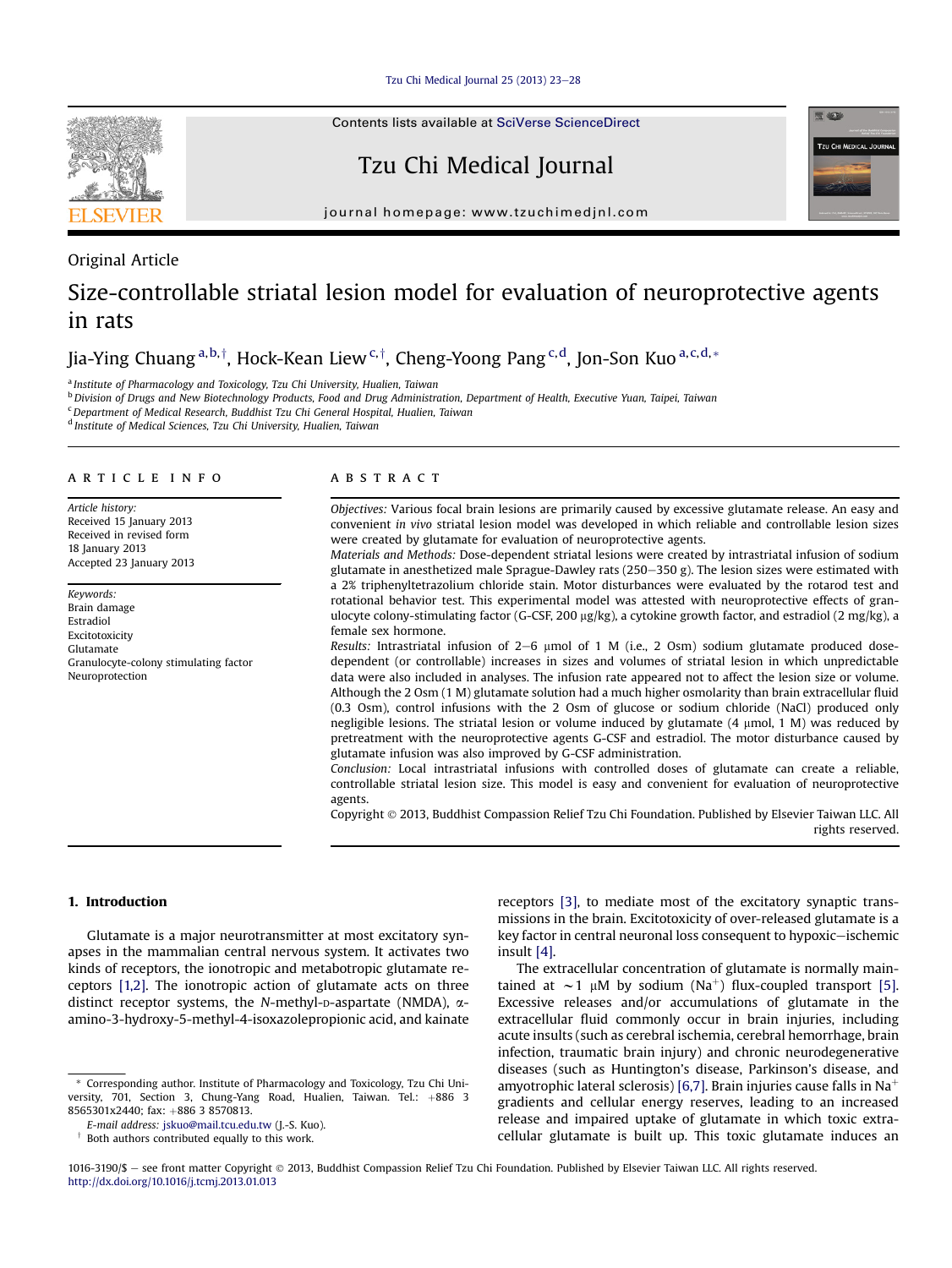over-stimulation of glutamate receptors and consequently neuronal cell damage and death. Because the mechanisms of the neuronal damage or death caused by glutamate are not yet well clarified, therapeutic and preventive approaches for brain injuries remain unsatisfactory.

The striatum, a main input nucleus of the basal ganglia, receives a great number of glutamatergic afferents from the cortex and thalamus [\[8\].](#page-5-0) Therefore, glutamate excitotoxicity in striatum disorders has attracted considerable attention [\[6,9\].](#page-5-0) Focal striatal lesions (injuries) have been produced by local administration of quinolinate (an NMDA agonist of glutamate) or/and kainate (a non-NMDA agonist of glutamate) into the striatum for evaluation of various neuroprotective agents  $[10-12]$  $[10-12]$ . Administration of quinolinate or kainate into the striatum causes excitotoxicities by overstimulation of the glutamatergic receptors. It is still important to ask whether a neuroprotective agent effective in striatal damage induced by kainate or quinolinate is also effective in that induced by directly increasing the extracellular glutamate concentration by direct injection of glutamate in the striatum. As far as we know, the evaluation of neuroprotective agents in striatal lesions induced by directly increasing the extracellular glutamate concentration in the striatum has seldom been addressed.

The mechanisms of neuronal damage or death caused by glutamate are not yet well clarified. Therefore, developing a good animal model, in which the degree of neuronal damage or death and the size of the damaged brain area (lesion) produced by glutamate are reliable and controllable, has become very important. In this experiment, lesions were produced in the striatum, because the approach to the nucleus is easy with insertion of a tube for glutamate microinfusion. In addition, evaluation of motor disturbance is possible because striatal lesions disturb motor function. This is important because evaluation of therapeutic effects should be based on functional recovery as well as biochemical, morphological, and histological recovery.

This study reports a novel focal striatal lesion model in which lesion sizes were reliable and controllable, and lesion-induced motor disturbance could be evaluated. This model has proven to be valid and convenient for evaluation of neuroprotective agents.

# 2. Materials and methods

### 2.1. Chemicals

Chloral hydrate, urethane, sodium glutamate, triphenyltetrazolium chloride (TTC), and estradiol were purchased from Sigma-Aldrich (St Louis, MO, USA). Granulocyte colony-stimulating factor (G-CSF, 300  $\mu$ g in 0.7 mL) was purchased from Kirin Brewery Company (Gunma, Japan). Chloral hydrate (0.04 g/mL) or urethane (0.5 g/mL) was dissolved in normal saline and stored at room temperature for further use. Sodium glutamate (1 M) and TTC (0.02 g/mL) were dissolved in normal saline and stored at 4°C. G-CSF (300  $\mu$ g in 0.7 mL) was stored at 4°C. G-CSF (200  $\mu$ g/kg) and estradiol (2 mg/kg) were freshly dissolved in 0.5 mL normal saline and 1.0 mL 1% dimethyl sulfoxide, respectively.

# 2.2. Surgical procedures

The experiments were carried out in accordance with the National Institute of Health Guide for the Care and Use of Laboratory Animals and with the Guidelines of the Tzu Chi University Ethical Committee for Animal Research. The Committee has approved this investigation.

Male Sprague-Dawley rats (250-350 g) were anesthetized with urethane 1.0 g/kg or chloral hydrate 0.04 g/kg. All surgical procedures were done under aseptic conditions. The femoral vein was cannulated with a PE-50 polyethylene tube for fluid supplements and drug administration, and the femoral artery for monitoring of arterial blood pressure. The arterial blood pressure and heart rate were recorded and computed with a MP35 amplifier (BIOPAC Inc, Goleta, CA, USA) and stored in a computer. The body temperature (rectal temperature) was automatically maintained at 37.5  $\pm$  0.5 $^{\circ}$ C by a rectal temperature sensor and a heating pad (CMA-150; CMA Microdialysis AB, Stockholm, Sweden). The head of the rat was fixed on a Stoelting stereotaxic instrument (Stoelting Co, Wood Dale, IL, USA). A midline incision on the scalp exposed the skull for insertion of a microinfusion tube (28-gauge, Small Parts, Inc., Miami, FL, USA). To facilitate insertion of the infusion tube into the striatum, a hole about  $1.0-1.2$  mm was created in the skull with a dental drill at 0.5 mm rostral to the bregma, 3.0 mm lateral to the midline, and 6.0 mm ventral to the surface of the cortex. Animals were stabilized for 20 minutes before experiments.

#### 2.3. Creation of striatal lesions

To create striatal lesions, sodium glutamate was microinjected through the infusion tube implanted in the striatum as described above. The lesion was routinely created unilaterally on the right striatum. One end of the infusion tube was connected to PE-50 polyethylene tubing and the other end to the needle of a Hamilton syringe (Hamilton Company, Reno, NV, USA). The microinfusion was accomplished by pushing the Hamilton syringe with a CMA-200 microinfusion pump (CMA Microdialysis).

Estradiol or G-CSF was used for pretreatment 30 minutes before the glutamate infusion. For the rotational behavior test, G-CSF  $(200 \,\mu g/kg,$  subcutaneously) was given immediately after and every 24 hours for 1 week after glutamate administration.

# 2.4. Measurement of striatal lesions

To evaluate lesion volume, animals were sacrificed 18 hours after the infusion of glutamate and the brains were removed. The brains were fixed with rat brain stainless steel coronal slices matrices RBS-SS1-C (ASI Instruments, Inc, Warren, MI, USA) in 9% normal saline at 4°C. Coronal sections (1 mm thickness) were made from the olfactory bulb to the cerebellum. The sections were taken at 2 mm, 1 mm, 0 mm,  $-1$  mm,  $-2$  mm, and  $-3$  mm from the injected site (0 mm) to contain the entire lesion. They were placed in 2% TTC in normal saline and stained for 20 minutes at 37°C in the dark, then washed twice with saline, and fixed with 4% paraformaldehyde for 30 minutes at room temperature.

TTC is a reagent for oxidative enzymes first introduced by Jestaedt and Sandritter [\[13\]](#page-5-0) as a stain to detect ischemic injury of the myocardium. TTC is widely applied in localization of various brain injuries. This salt is reduced by accepting a proton from succinate dehydrogenase in the inner membrane of the mitochondria to form red insoluble formazan. Therefore, in an area with inactive enzymes, the lesion area is not stained and appears pale. The pale area (not stained by TTC) was defined as the core area, a slightly reddened area (partially stained by TTC) was defined as the penumbra area, and a dark red area (completely stained by TTC) was defined as the undamaged area.

Anterior face images of collected TTC sections were photographed and the images stored as JPG computer files. Image J software (NIH, Bethesda, MD, USA) was used to measure and analyze the lesion size (area) and volume [\[14\]](#page-5-0).

# 2.5. Motor behavior test (rotational behavior test)

Rotational behavior was measured 7 days after the administration of glutamate (4  $\mu$ mol, 1 M, 0.05  $\mu$ L/min, intrastriatally).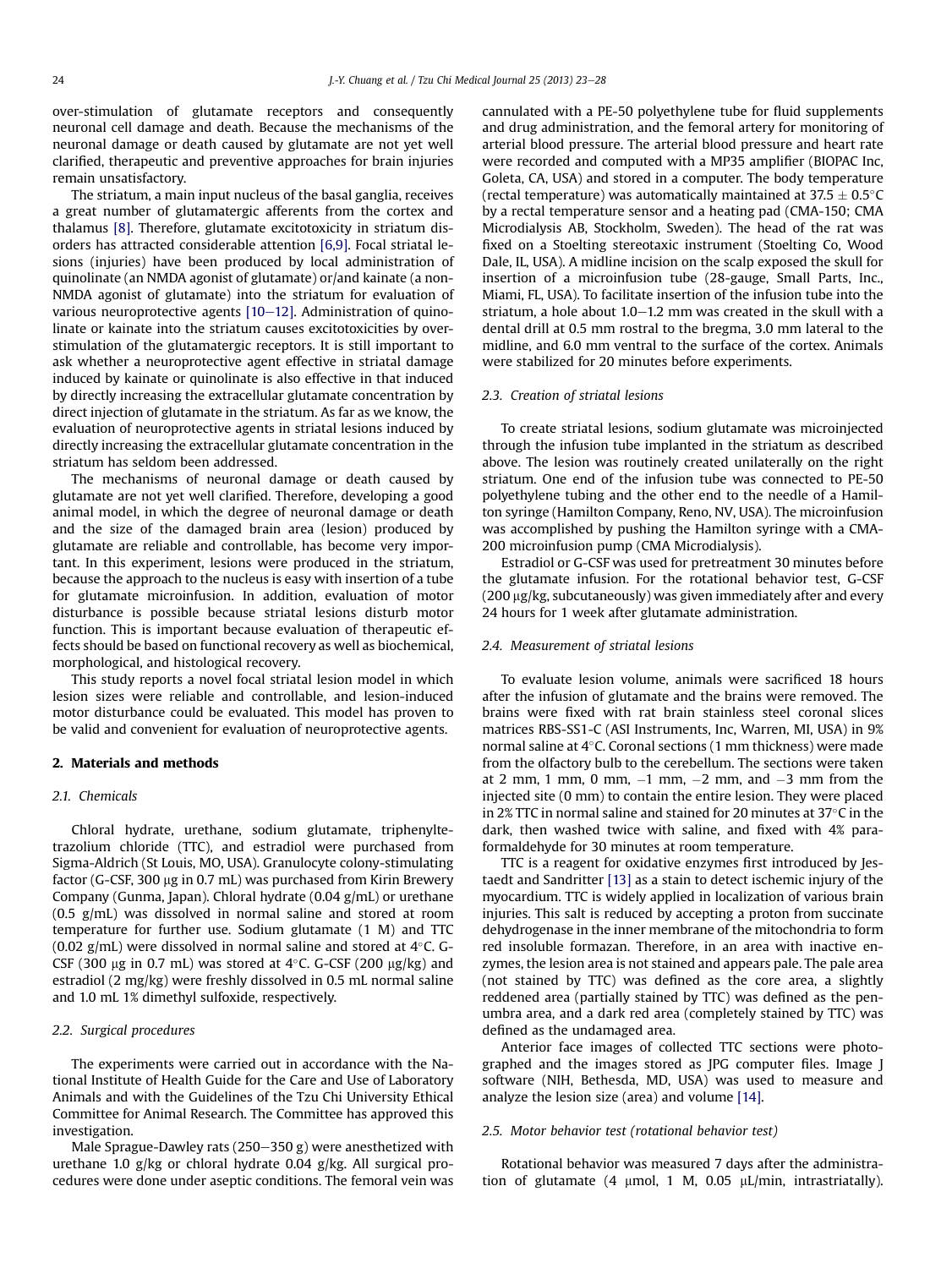<span id="page-2-0"></span>Amphetamine (2.0 mg/kg, intraperitoneally) was administered to observe rotational behavior. Complete rotation (360°) was recorded every 5 minutes in both clockwise (ipsiversive to the infused hemisphere) and counterclockwise (contraversive to the infused hemisphere) directions for 60 minutes according to the method of Altar et al [\[15\]](#page-5-0) with modifications. Numbers of complete ipsiversive and contraversive rotations were recorded every 5 minutes for 60 minutes. I/ $(I + C)$  indicates ipsiversive rotations/(ipsiversive rotations and controversive rotations), reflecting changes in rotational behavior. Rats were sacrificed immediately after the measurement.

# 2.6. Rotarod test

Motor impairment was assessed by a TSE RotaRod System equipment (Technical & Scientific Equipment GmbH, Bad Homburg, Germany). Briefly, the animal was place on a rod, a 5 cm diameter steel beam covered with high-profile rubber to ensure firm gripping. This rod turned on its longitudinal axis at an initial rate of 4 rpm and accelerated to 40 rpm in 300 seconds. Side panels were inserted at each end of the rod to prevent escape from the apparatus. The training room for the rotarod test was maintained at a temperature 22–24°C, and noise was kept to a minimum.

Before the rotarod test, the rats had daily training sessions, in which they were gently moved to the training room and gently placed on the rod with the orientation opposite to that of the already rotating rod so that they could acquire the necessary skilled behavior to prevent a fall. Rats were allowed into the experiment when they could stay on the rod for at least 150 seconds. The rotarod test was done 10 times 1 hour before the glutamate infusion and at 17 hours, 3 days, 5 days, and 7 days after the glutamate infusion. The test scored based on the rats' baseline ability. Rats that did not fall off the rod within 10 minutes were given a maximum score of 600 seconds [\[16\].](#page-5-0)

## 2.7. Statistical analysis

All data are presented as mean  $\pm$  standard error of the mean. Differences between groups with identical treatments were determined with unpaired Student  $t$  test. In all cases, differences were considered significant at  $p \leq 0.05$ .

### 3. Results

#### 3.1. Cardiovascular parameters

In urethane-anesthetized rats, the basal systemic arterial pressure and heart rate were  $101.6 \pm 3.0$  mmHg and  $429.0 \pm 19.1$  beats/ min, respectively. They were not altered by microinfusion of sodium glutamate and normal saline (vehicle) into the striatum. The glutamate infusion into the striatum, however, induced a striatal blood flow increase (124.6  $\pm$  2.6% of basal level) in 5 minutes and a maximum increase (153.3  $\pm$  19.36% of basal level) in 60 minutes. The flow gradually returned to the basal level in  $120-150$  minutes (Fig. 1). The striatal blood flow was not affected by microinfusion of vehicle.

In chloral hydrate-anesthetized rats, the basal systemic arterial pressure and heart rate were  $99 \pm 5.0$  mmHg and  $400.0 \pm 21.3$  beats/min, respectively, essentially similar to those in urethane-anesthetized rats. These parameters, however, started to fluctuate and increase at 60 minutes after anesthesia, because chloral hydrate is a short acting anesthetic agent. A supplemental dose of 0.1 g/kg was subcutaneously administered to maintain stable blood pressure. The glutamate infusion into the striatum essentially induced an increase in striatal blood flow similar to that in the urethane-anesthetized rats.

Because rats anesthetized with urethane were unable to wake up in 24 hours, they were used for long-term monitoring of



Fig. 1. Effects of continuous 80-minute infusion of sodium glutamate into the right striatum on ipsilateral striatal blood flow as measured with a laser Doppler flowmeter probe.  $* p < 0.05$  versus normal saline group (unpaired t test).

cardiovascular parameters (Fig. 1). However, they tended to suffocate under 24-hour anesthesia conditions. By contrast, those anesthetized with chloral hydrate woke up in  $3-4$  hours, and hence suffocation was generally avoided. In the following experiments (Figs.  $2-7$ ), therefore, all rats were anesthetized with chloral hydrate.

# 3.2. Dose-dependent effects on striatal lesions

Fig. 2 shows that unilateral intrastriatal glutamate infusions induced similar dose-dependent increases in striatal lesion sizes



Fig. 2. Effects of striatal lesion sizes and volumes upon infusion of normal saline (sodium glutamate 0  $\mu$ mol), and glutamate 2  $\mu$ mol, 3  $\mu$ mol, 4  $\mu$ mol, and 6  $\mu$ mol in rats anesthetized with (A) urethane (1.5 g/kg) and (B) chloral hydrate (0.4 g/kg). Normal saline and sodium glutamate (1 M or 2 Osm) were infused at 0.05  $\mu$ L/min for 120 min, 40 min, 60 min, 80 min, or 120 min. The rats were sacrificed 18 h after infusion. Representative brain slides (A) were stained with triphenyltetrazolium chloride (TTC). Scale bar, 1 mm. The histogram summarizes the results. For A, \*,  $p < 0.01$  versus 0 µmol group (vehicle with normal saline for 120 min);  $**$ ,  $p < 0.01$  versus 2 µmol group; \*\*\*,  $p < 0.01$  versus 3  $\mu$ mol group; \*\*\*\*,  $p < 0.01$  versus 4  $\mu$ mol group. For B, \*,  $p < 0.001$ versus 0  $\mu$ mol group; \*\*,  $p < 0.001$  versus 2  $\mu$ mol group; \*\*\*,  $p < 0.001$  versus 3  $\mu$ mol group; \*\*\*\*,  $p < 0.01$  versus 4 µmol group (unpaired t test).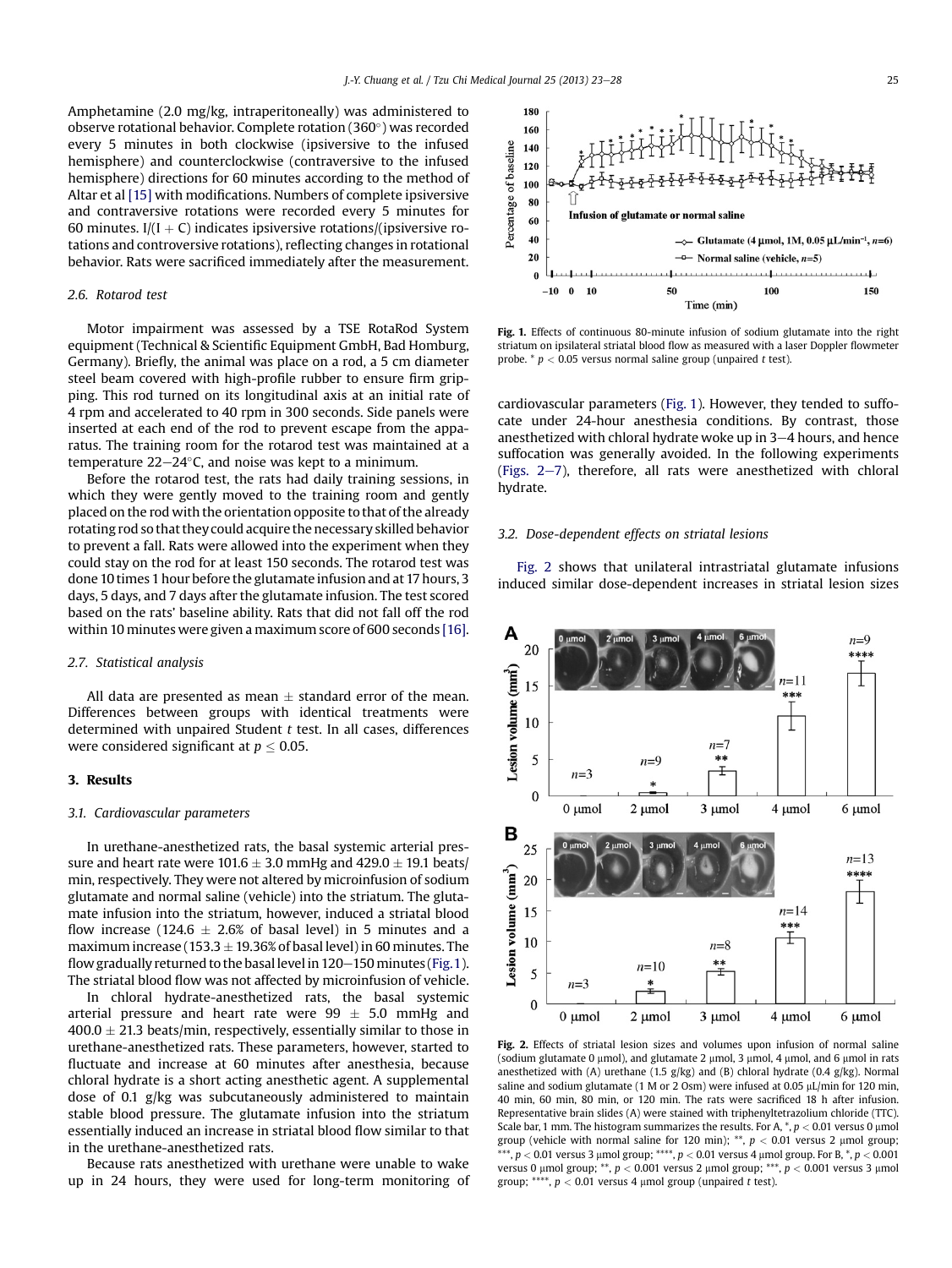<span id="page-3-0"></span>

Fig. 3. Triphenyltetrazolium chloride (TTC)-stained brain slices indicate striatal lesion sizes produced by intrastriatal infusion of (A) the same doses and (B) different doses of glutamate (1 M, 0.05  $\mu$ L/min) on both sides of a rat brain. The doses were adjusted by injection time as in [Fig. 2.](#page-2-0) The rats were sacrificed 18 h after infusion for TTC staining of brain slides. Note the similarity or reliability (A) and the dose-dependency (B) of the lesion sizes on both sides of the brain. Scale bar, 1 mm.

and volumes in rats anesthetized with either anesthetic, indicating the lesion sizes and volumes are controllable. The average lesion volumes with 2  $\mu$ mol, 3  $\mu$ mol, 4  $\mu$ mol, and 6  $\mu$ mol of sodium glutamate, were  $0.5 \pm 0.1 \text{ mm}^3$  ( $n = 10$ ),  $3.2 \pm 0.5 \text{ mm}^3$  ( $n = 8$ ),  $10.5 \pm 1.9$  mm<sup>3</sup> (*n* = 14), and 16.7  $\pm$  1.7 mm<sup>3</sup> (*n* = 13), respectively, in rats anesthetized with urethane (1.5 g/kg; [Fig. 2A](#page-2-0)). The lesion volumes with 2  $\mu$ mol, 3  $\mu$ mol, 4  $\mu$ mol, and 6  $\mu$ mol of sodium glutamate, were  $2.0 \pm 0.4$  mm<sup>3</sup> (n = 10),  $5.2 \pm 0.5$  mm<sup>3</sup> (n = 8),  $10.7 \pm 0.9$  mm<sup>3</sup> ( $n = 14$ ), and  $18.1 \pm 1.9$  mm<sup>3</sup> ( $n = 13$ ), respectively, in rats anesthetized with chloral hydrate (0.4 g/kg; [Fig. 2B](#page-2-0)). Highly reliable (less varied) lesion sizes could be created on both sides of the striatum of the same rat with the same dose of glutamate (Fig. 3A). Furthermore, markedly dose-dependent lesion sizes were produced by different doses of glutamate on both sides of a rat brain (Fig. 3B). Because 4 µmol produced a moderate lesion volume ([Figs. 2, 3\)](#page-2-0), this dose was used for the experiments in Figs.  $5-7$ .



Fig. 4. Triphenyltetrazolium chloride (TTC)-stained brain slices show that infusion  $(0.05 \text{ uL/min})$  of various doses of high osmolar  $(A)$  sodium chloride (NaCl) and  $(B)$ glucose solutions into the striatum of chloral hydrate (0.4 g/kg). Anesthetized rats produced only tiny lesions (arrows) that can be ignored. The doses were adjusted by injection time as in [Fig. 2](#page-2-0). The rats were sacrificed 18 h after the infusion for TTC staining of brain slides. 0  $\mu$ mol indicates vehicle (normal saline) infusion for 2 h. Scale bar, 1 mm.



Glutamate (4  $\mu$ mol) Estradiol (2 mg kg<sup>-1</sup>) G-CSF (200  $\mu$ g kg<sup>-1</sup>)

Fig. 5. The effects of estradiol or granulocyte colony-stimulating factor (G-CSF) on striatal lesion sizes (A) and volumes (B) produced by intrastriatal infusion of glutamate (4 µmol, 1 M, 0.05 µL/min) in rats anesthetized with chloral hydrate (0.4 g/kg). Estradiol or G-CSF was administered intravenously 30 min before the glutamate infusion and the rats were sacrificed 18 h later. Brain slices were stained with TTC (A). Arrows indicate the lesion sizes. The histogram summarizes the experimental results (B).  $^*$ ,  $p < 0.05$ ,  $^{**}$ ,  $p < 0.01$  versus the control group (glutamate and vehicle), unpaired t test. Scale bar, 1 mm.

The infusion rate did not appear to affect the lesion size or volume, since lesion sizes caused by the same dose  $(4 \mu mol \text{ in } 4 \mu L)$ of 1 M glutamate infused at different rates (0.3  $\mu$ L/min and 0.05  $\mu$ L/ min,  $n = 3$ ) showed no significant differences (data not shown).

# 3.3. Negligible effect of high osmolar solutions on lesion size

The glutamate (1 M) used in this experiment was 2 Osm. This osmolarity was much higher than that of plasma or extracellular fluid (0.29 Osm). It was tested whether this high concentration of glutamate causes osmotic damage to the brain. Fig. 4 shows that microinfusion of a 2 Osm solution of 1 M sodium chloride (NaCl) or



Fig. 6. Effects of granulocyte colony-stimulating factor (G-CSF) on rotational behavior produced by unilateral intrastriatal infusion of glutamate (4  $\mu$ mol, 1 M, 0.05  $\mu$ L/min). G-CSF was administered subcutaneously immediately before glutamate infusion and every day until the day the animals were sacrificed. The glutamate infusion induced motor disturbance as judged by a rotational behavior test 1 week after the lesion was induced. Numbers of complete ipsiversive and contraversive rotations were recorded every 5 min for 60 min.  $I/(I + C)$  indicates ipsiversive rotations/(ipsiversive rotations and controversive rotations), reflecting changes in rotational behavior.  $^*$ ,  $p < 0.05$ versus the control group (glutamate and vehicle), unpaired  $t$  test.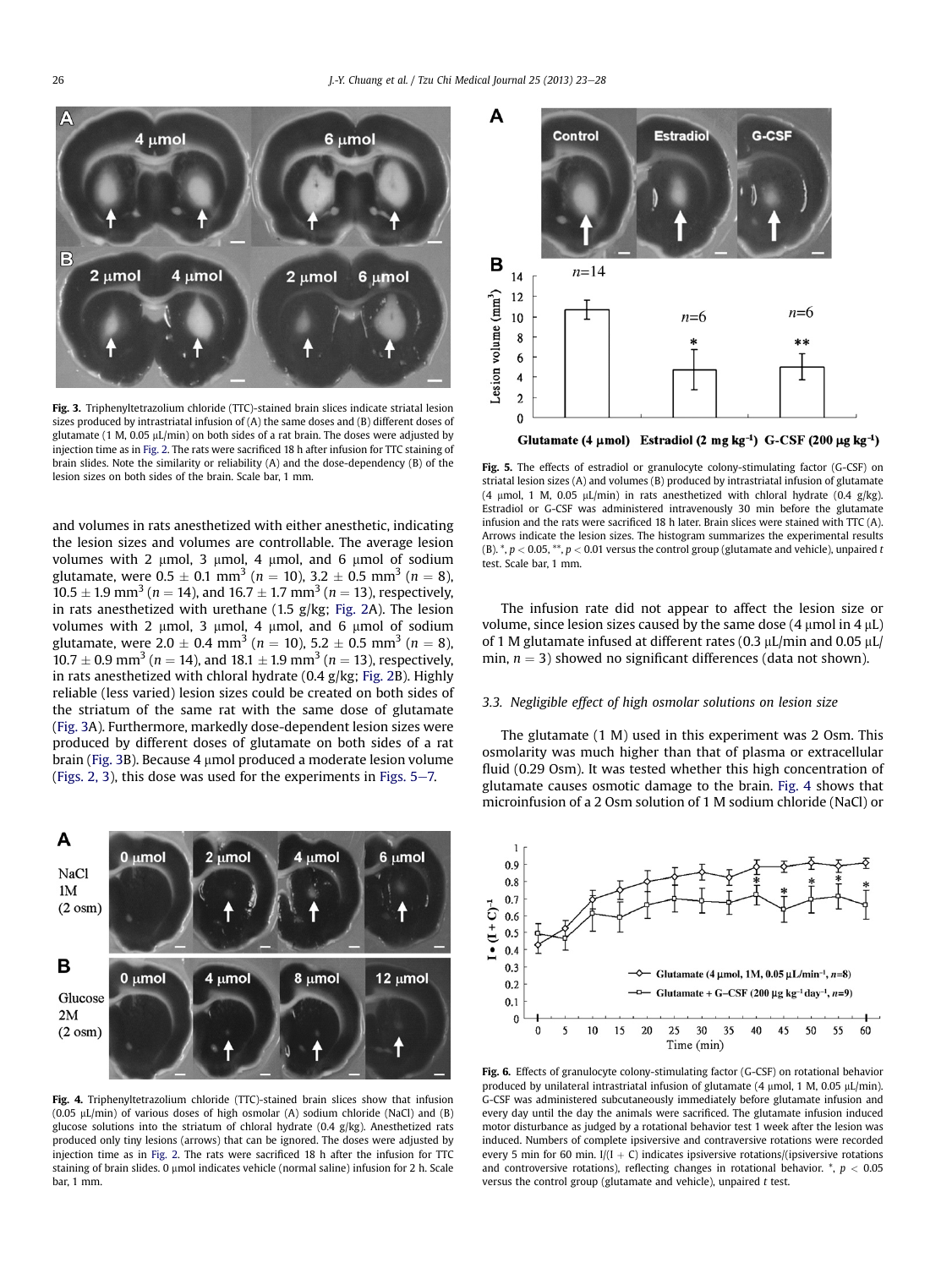

Fig. 7. Effects of granulocyte colony-stimulating factor (G-CSF) on rotarod performance in rats subjected to intrastriatal infusion of glutamate (4  $\mu$ mol, 1 M, 0.05  $\mu$ L/min). G-CSF was administered subcutaneously right before glutamate infusion and every day until the day the animals were sacrificed. Rotarod performance was tested 1 h before  $(-1 h)$ glutamate infusion and 17 h, 3 days, 5 days, and 7 days after glutamate infusion. \*,  $p < 0.01$  versus the glutamate group (paired t test); \*\*,  $p < 0.05$  versus -1 h (paired t test); \*\*\*,  $p < 0.05$  versus  $-1$  h (paired t test); \*\*\*\*,  $p < 0.01$  versus  $-1$  h (paired t test); ##,  $p < 0.01$  versus  $-1$  h (paired t test).

2 M glucose produced only very small (negligible) lesion sizes. These results suggest that the 1 M (2 Osm) glutamate used in this experiment does not produce significant osmotic damage.

# 3.4. Validity of the model for studying neuroprotecting agents

In order to test whether this animal model was valid for studying neuroprotective agents, the effects of G-CSF and estradiol on unilateral glutamate-induced lesion sizes and volumes were examined ([Fig. 5](#page-3-0)). Pretreatment with either drug significantly reduced the glutamate-induced striatal lesion size and volume. These findings indicate that this model is valid for testing neuroprotective agents.

# 3.5. Motor function assessed by rotational behavior test and rotarod test

A unilateral intrastriatal injection of glutamate  $(4 \mu$ mol,  $1 \text{ M}$ ,  $0.05 \mu L/min$ ) induced motor disturbance as judged by the rotational behavior test 1 week after induction of the lesion ([Fig. 6](#page-3-0)). Motor disturbance was characterized by increased (biased) ipsiversive rotation activity as indicated by an increase in the ratio of  $I/(I + C)$  in the glutamate and vehicle group, with a decrease in the glutamate and G-CSF group.

Fig. 7 shows that a unilateral striatal lesion caused motor disturbance as judged by the rotarod test. Motor disturbance improved with subcutaneous G-CSF administration immediately before glutamate infusion and every day until the day the animals were sacrificed.

These findings indicate that the current model is valid for evaluating neuroprotective agents with assessment of motor function impairment.

# 4. Discussion

# 4.1. Major findings

This investigation demonstrated for the first time a novel rat model in which dose-dependent increases in striatal lesion sizes or volumes were produced by intrastriatal infusion of controlled doses of sodium glutamate  $(2-6 \mu \text{mol}, 1 \text{M}; \text{Figs. 2}$  $(2-6 \mu \text{mol}, 1 \text{M}; \text{Figs. 2}$  $(2-6 \mu \text{mol}, 1 \text{M}; \text{Figs. 2}$  and [3](#page-3-0)). Although a glutamate solution of 1 M or 2 Osm has a much higher osmolarity than brain extracellular fluid (0.3 Osm), the osmolarity itself did not create a significant lesion [\(Fig. 4](#page-3-0)). This model is valid in studying the effects of neuroprotective agents, as shown by findings that glutamate-induced striatal lesions were reduced by two neuroprotective agents, estradiol and G-CSF ([Fig. 5](#page-3-0)). Furthermore, the lesion-induced increase in ipsiversive rotational activity was attenuated by G-CSF ([Fig. 6\)](#page-3-0) and the lesion-induced decrease in motor performance on the rotarod test was improved by G-CSF (Fig. 7). Therefore, this study established a novel focal striatal lesion model in which local intrastriatal infusion of controlled doses of glutamate produced controllable and reliable lesion sizes and volumes. This model is easy and convenient for application in studying neuroprotective agents.

# 4.2. Glutamate-induced lesion size is controllable and reliable

In this experiment, glutamate doses in the range of  $2-6$  µmol (1 M) were able to produce dose-dependent and controllable lesion sizes ([Fig. 2\)](#page-2-0). The lesion size caused by the same (equal) dose of glutamate, however, varied in a somewhat wider range. This could be attributed to individual animal variation and not to technical problems, because highly reliable (less varied) lesion sizes were created by intrastriatal infusion of the same dose of glutamate into both sides of the same rat brain [\(Fig. 3A](#page-3-0)), and markedly dosedependent lesion sizes were produced by intrastriatal infusion of different doses of glutamate into both sides of the same rat brain ([Fig. 3B](#page-3-0)). Increasing the number of experimental animals to 14 or 15 could easily solve the problem of the wide variation in lesion sizes ([Fig. 2](#page-2-0)). These findings indicate the reliability of the present technique.

Other models such as the middle cerebral artery occlusion (MCAO), middle cerebral artery ligation, endothelin-1 [\[14,17\],](#page-5-0) collagenase infusion [\[18\],](#page-5-0) and blood infusion models [\[18\]](#page-5-0) have displayed unstable results, such as unexpected lesion sizes or damages, although all operative procedures and conditions were strictly standardized. To solve this problem, data selection was used in these models to minimize the standard error of the mean. Because the MCAO model usually has an infarct volume up to 400 mm<sup>3</sup>, animals with no or minimal infarcts ( ${<}60$  mm<sup>3</sup>) in one study were excluded from the analysis before unblinding, but included in the treatment group [\[14\]](#page-5-0). In this experiment, the lesion size varied somewhat, but there were never unexpectedly large or small lesions. Nevertheless, exclusion of data from analyses was avoided by simply increasing the number of animals to 14 or 15 [\(Fig. 2](#page-2-0)).

# 4.3. High-concentration glutamate and its osmotic effects

Microdialysis studies have confirmed the release of various excitatory amino acids in the extracellular space in rat brains subjected to MCAO [\[19\]](#page-5-0). MCAO induced a rapid and marked increase in the extracellular concentrations of glutamate up to 14 fold of the physiological level,  $\langle 1-10 \mu M$  [\[20\]](#page-5-0). In this study, microinjection of sodium glutamate at a concentration lower than 0.34M, or 0.68 Osm (1.0  $\mu$ mol or 2.0  $\mu$ mol, infused at 0.3  $\mu$ L/min for 3.3 min) failed to produce a lesion (data not shown). The failure was probably due to faster clearance of the glutamate, very slow infusion of the glutamate, or glutamate-induced increase in blood flow ([Fig. 1\)](#page-2-0). Therefore, a high concentration 1 M sodium glutamate, about  $1 10 \times 10^6$  times higher than the physiological level, was used to produce striatal lesions.

Using high concentration glutamate (1 M) to produce lesions in this experiment inevitably involved an osmotic effect on the lesion size. The osmolarity of the glutamate was IM or 2 Osm  $(2 \mu \text{mol})$ ,  $3 \mu$ mol, 4  $\mu$ mol, and 6  $\mu$ mol in 2  $\mu$ L, 3  $\mu$ L, 4  $\mu$ L, and 6  $\mu$ L, respectively). This was higher than the plasma osmolarity of 0.29 Osm. An infusion of 2 Osm NaCl (1 M) or glucose (2 M) into the striatum, however, did not produce significant lesions [\(Fig. 4](#page-3-0)). This indicates that a 1 M